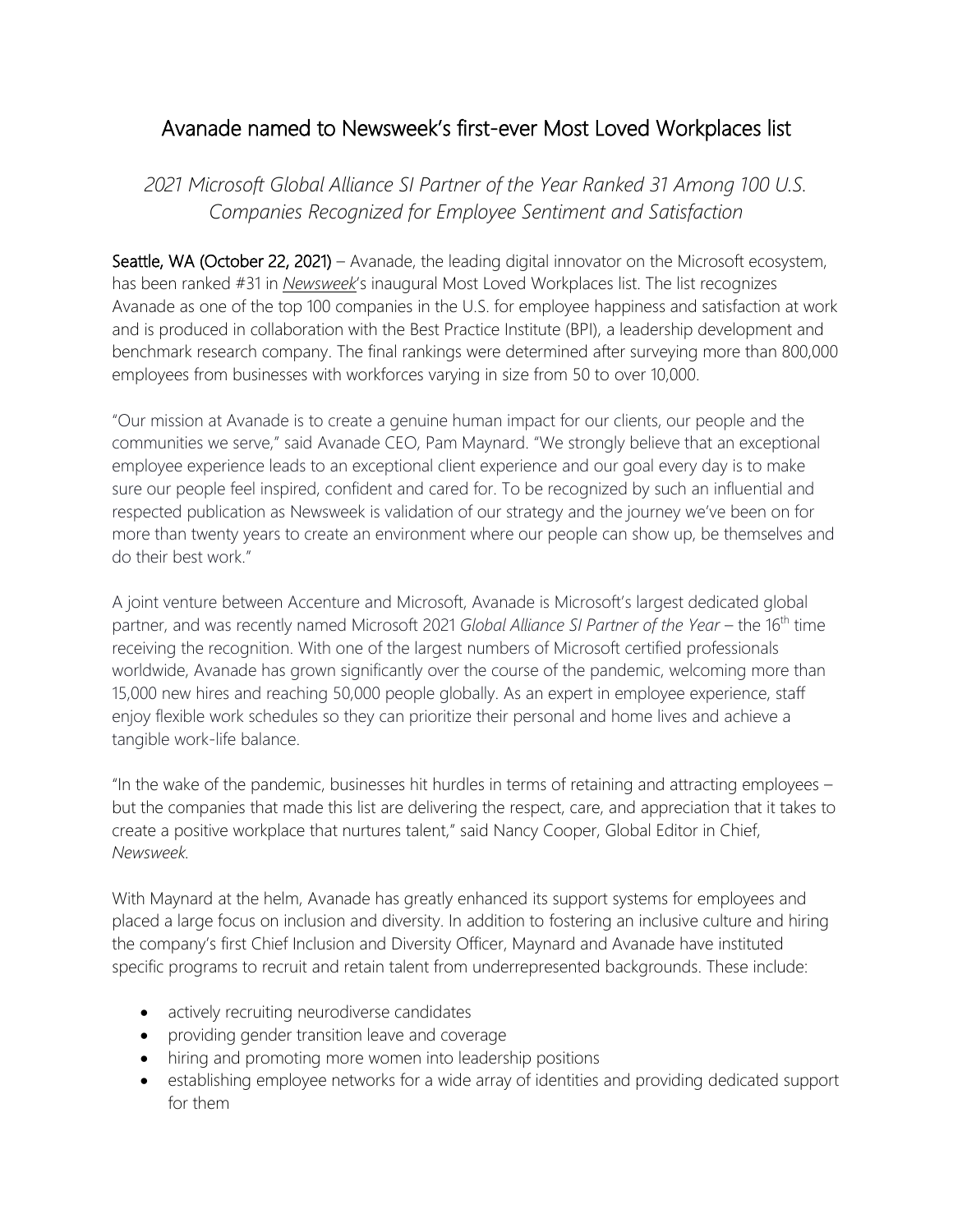- bolstering global training resources with mandatory all-employee courses on unconscious bias and anti-racism
- mandating executive diversity interview training to mitigate bias in the selection system
- setting specific I&D metrics that departments must report on to increase representation across underrepresented communities with bold goals for progress over the next few years.
- creating a clear and differentiated Employee Value Proposition that outlines the promises we make to our people and the workplace experiences that make us unique.

"The best way to determine the strength of a company's culture is by measuring the degree of love employees feel for their workplace," said Louis Carter, CEO and Founder of Best Practice Institute and Most Loved Workplace.

The full Newsweek list of 2021's Most Loved Workplaces will be featured in the magazine's October 29 print edition and is currently available [online.](https://www.newsweek.com/americas-most-loved-workplaces-2021) For Avanade's specific Most Loved Workplaces landing page please click [here.](https://mostlovedworkplace.com/companies/avanade/)

## Methodology

To identify the top 100 companies for the *Newsweek* ranking, companies were evaluated and scored as follows: 35 percent of the initial score was based on employee survey responses; 25 percent was derived from analysis of external public ratings from sites such as Comparably, Careerbliss, Glassdoor, Indeed and Google; and 40 percent came from direct interviews with and written responses from company officials. *Newsweek* then conducted additional research into every company on the list, as well as the top runners up, to determine the final list of 100 companies and their ranking. (The list includes both U.S. firms and companies with a strong U.S. presence that are based overseas.)

### About Avanade

Avanade is the leading provider of innovative digital and cloud services, business solutions and design-led experiences on the Microsoft ecosystem. Our professionals bring bold, fresh thinking combined with technology, business and industry expertise to help make a genuine human impact on our clients, their customers and their employees. We are the power behind the Accenture Microsoft Business Group, helping companies to engage customers, empower employees, optimize operations and transform products, leveraging the Microsoft platform. Avanade has 50,000 professionals in 25 countries, bringing clients our best thinking through a collaborative culture that honors diversity and reflects the communities in which we operate. Majority owned by Accenture, Avanade was founded in 2000 by Accenture LLP and Microsoft Corporation.

### About Newsweek

*Newsweek* is the modern global digital news organization built around the iconic, over 85-year-old American magazine. *Newsweek* reaches 100 million people each month with its thought-provoking